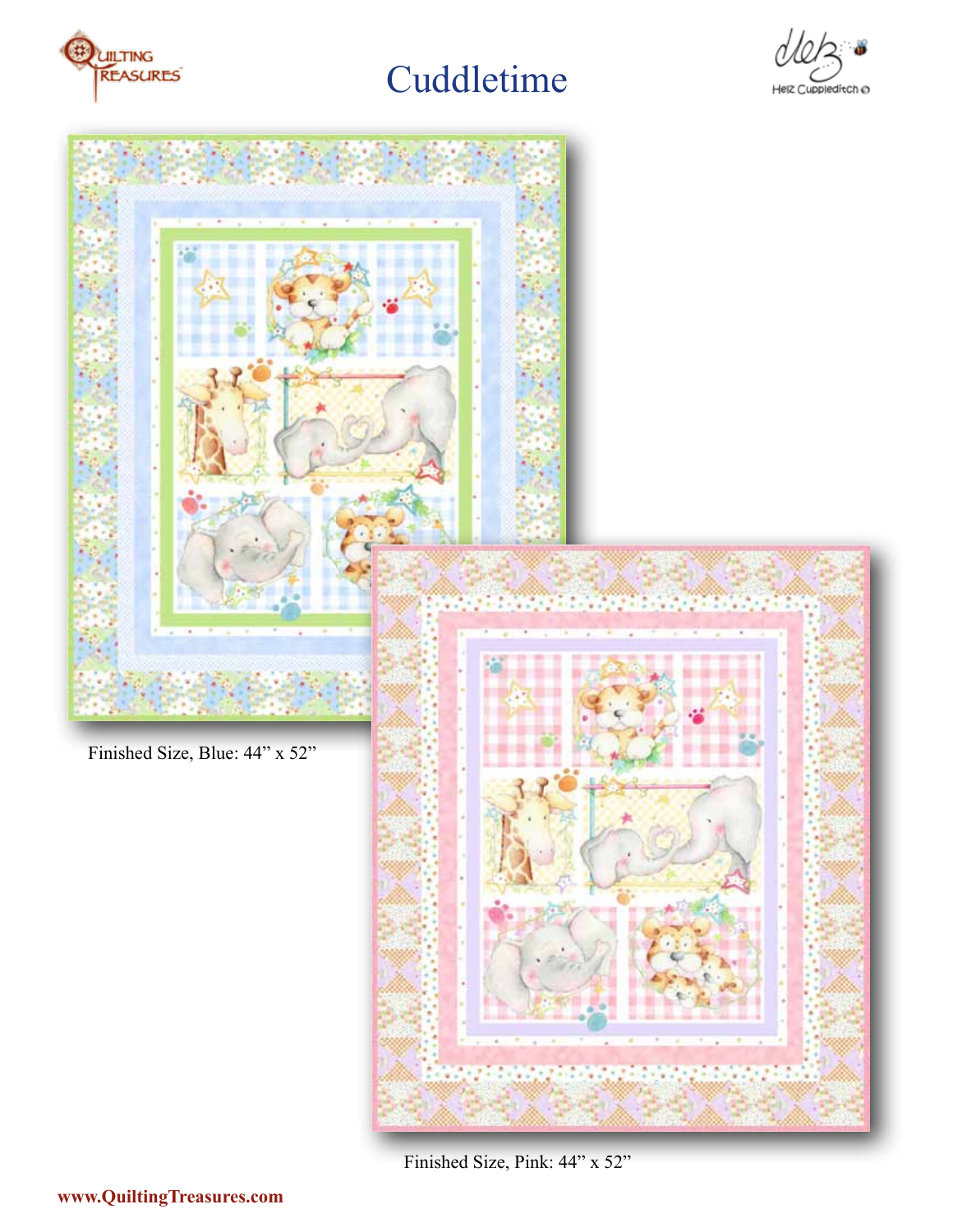





| Cuddletime Blue     |                |  |
|---------------------|----------------|--|
| <b>FABRIC</b>       |                |  |
| <b>REQUIREMENTS</b> |                |  |
|                     |                |  |
| Design              | Yards          |  |
| 22159 B             | 1              |  |
|                     | <b>PANEL</b>   |  |
| 22163 B             | $\frac{1}{2}$  |  |
| 22161 H             | $\frac{1}{2}$  |  |
| 22166 B             | $\frac{3}{8}$  |  |
| 22162 Z             | $\frac{1}{2}$  |  |
| 22162 B             | $\frac{1}{2}$  |  |
| 22164 H             | ½              |  |
| (binding)           |                |  |
| 22160 BS            | $3\frac{1}{2}$ |  |
| (backing)           |                |  |

| <b>Cuddletime Pink</b>               |                   |
|--------------------------------------|-------------------|
| <b>FABRIC</b><br><b>REQUIREMENTS</b> |                   |
| Design                               | Yards             |
| 22159 P                              | 1<br><b>PANEL</b> |
| 22163 P                              | $\frac{1}{2}$     |
| 22166 A                              | $\frac{1}{2}$     |
| 22164 P<br>(binding)                 | $\frac{1}{2}$     |
| 22162 Z                              | $\frac{3}{8}$     |
| 22164 Z                              | $\frac{1}{2}$     |
| 22161L                               | $\frac{1}{2}$     |
| 22160 PS<br>(backing)                | $3\frac{1}{2}$    |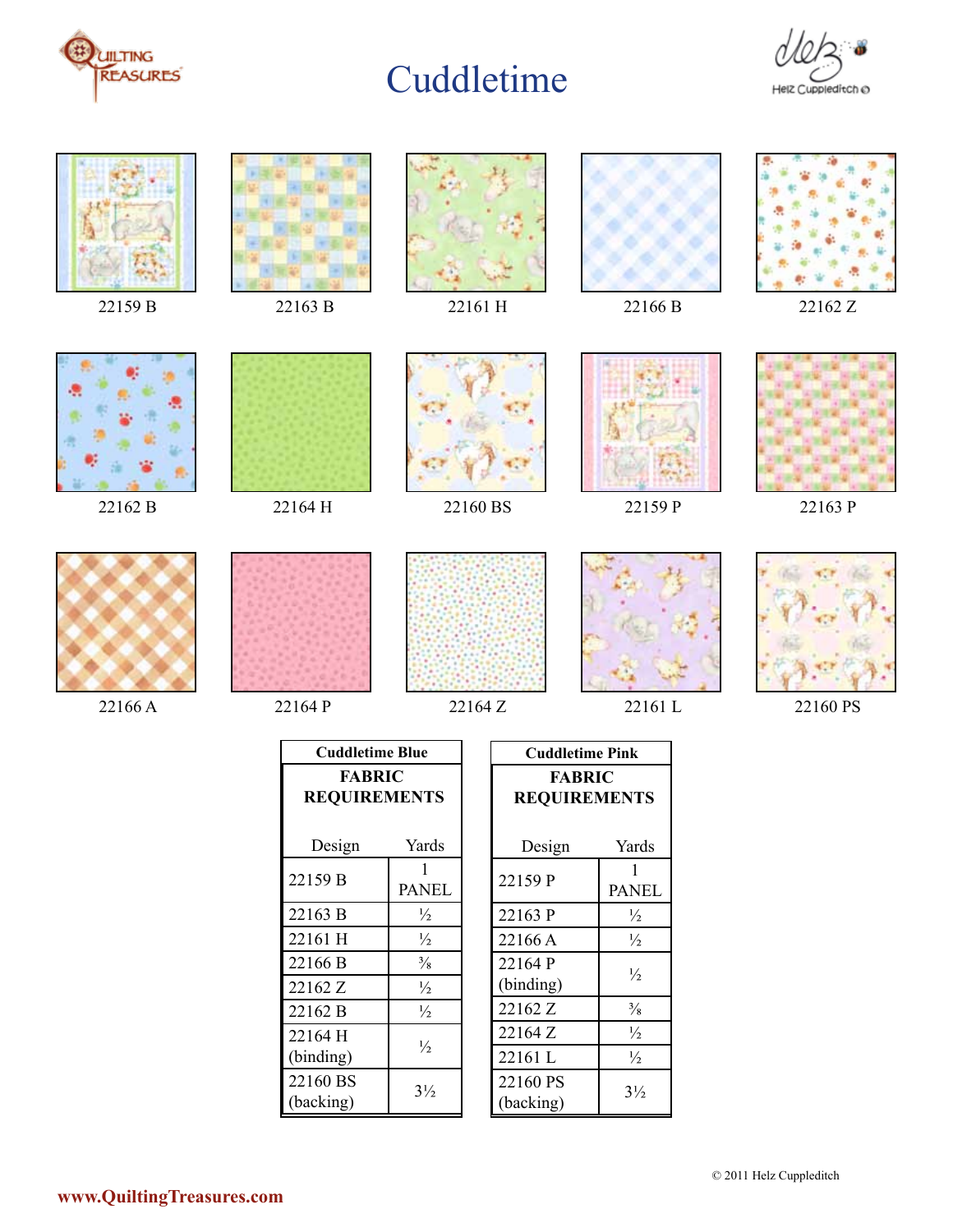



#### **Cuddletime**

Finished quilt size: 44" x 52" Finished block size: 4" x 4" Number of blocks: 44 Skill level: Beginner

**Note:** *Information is given for the pink quilt. Differences in fabric or color for the blue quilt are given in parentheses.*

#### **Cutting Directions: WOF= width of fabric**

**22159-P (22159-B) Cuddletime panel**

• Trim panel to 33  $\frac{1}{2}$ " x 41  $\frac{1}{2}$ " with image centered.

#### **22162-Z (22166-B) White paw print (Blue gingham)**

• Cut (4) 2" x WOF strips; recut into (2) 2" x 41  $\frac{1}{2}$ " and (2)  $2^{\prime\prime}$  x 36  $\frac{1}{2}^{\prime\prime}$  for inner border.

#### **22166-A Brown gingham A**

 **(22161-H Green animal print A) 22161-L Lilac animal print B (22162-B Blue paw print B) 22164-Z White dot C (22162-Z White paw print C) 22163-P Pink patch D (22163-B Blue patch D)**  • Cut (2)  $5\frac{1}{2}$ " x WOF strip from each fabric; recut into (11)  $5\frac{1}{2}$ " squares of each fabric.

**Note:** *Label the squares with the letter assigned to each fabric.* 

**22164-P (22164-H) Pink dot (Green dot)** • Cut (5)  $2\frac{1}{4}$ " x WOF strips for binding.

### **22160-PS (22160-BS) Pink quilt print (Blue quilt print) (backing yardage)**

• Cut  $(2)$  60" pieces.

#### **Blocks:**

**1.** Draw a diagonal line on the wrong side of the A and C squares.

**2.** Place a marked A square right sides together with a B square. Stitch ¼" on each side of the marked line. Cut apart on the line. Press seams toward the B triangles.



**3.** Mark a diagonal line on the wrong side of 1 of the pieced triangle units, crossing the previous seam line. Place the marked unit right sides together with the unmarked unit, matching the seams of the units and placing A against B and B against A. Stitch  $\frac{1}{4}$ " on each side of the marked line. Cut apart on the line. Press seams to 1 side. Trim the units to  $4\frac{1}{2}$ " x  $4\frac{1}{2}$ " to complete 2 A blocks.



**4.** Repeat steps 2 and 3 to complete 22 A blocks total.

**5.** Repeat steps 2 and 3 with D squares and marked C squares to make 22 C blocks.